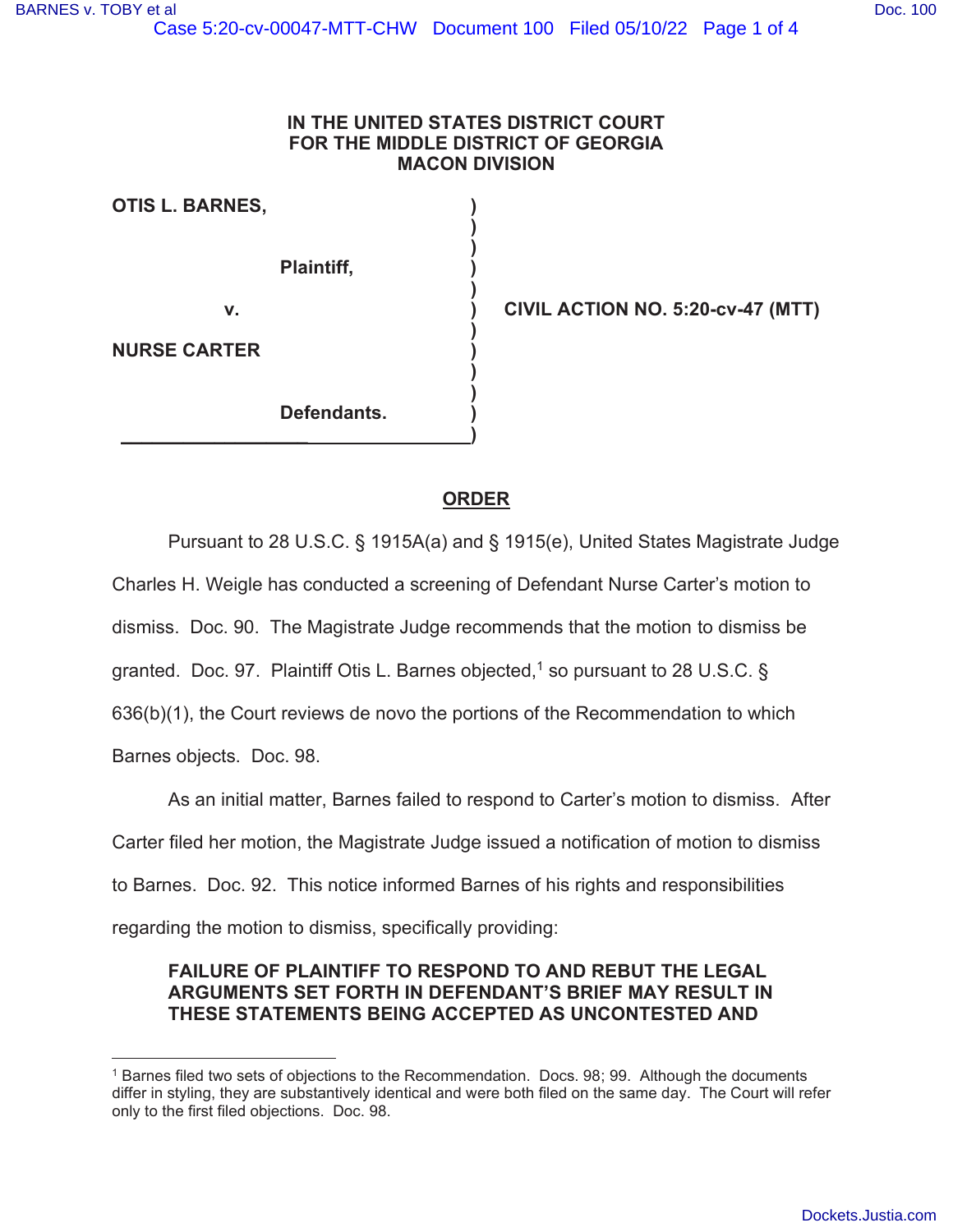**CORRECT**. The Court could grant judgment to Defendant and there would be no trial or further proceedings. Accordingly, Plaintiff is **NOTIFIED** of his right to amend his complaint, submit a response brief, and, if responding to a motion to dismiss for failure to exhaust administrative remedies, submit any affidavits and/or documents showing he has exhausted. . . If Plaintiff fails to file a brief in opposition to the motion to dismiss, a final judgment may be rendered against him if otherwise appropriate under law.

*Id.* at 2-3. Barnes's objections to the Recommendation attempt to rebut Carter's arguments that his claims should be dismissed for failure to exhaust administrative remedies— they are arguments which would have been appropriate in response to a motion to dismiss, but instead, Barnes waited to raise them as objections to the Recommendation. Although this failure to respond may warrant dismissal, out of an abundance of caution, the Court will consider Barnes's objections.

Barnes makes three arguments in his objections: (1) his failure to file appropriate grievances was through no fault of his own; (2) he did not need to show in his complaint that he has exhausted all grievance procedures; (3) he should be permitted to sue without first exhausting the grievance procedures because of exceptions established in *McCarthy v. Madigan*, 503 U.S. 140 (1992). Doc. 98 at 1-2.

 As to the first argument, Barnes contends that his failure to exhaust was through no fault of his own, as he was in suicide housing at the time and "suffering from extreme emotional distress," while also traveling frequently for medical treatment. Doc. 98 at 2. Additionally, Barnes argues that he was in imminent danger and exhausting the prison's grievance system would have "further hurt [him.]" *Id.* But Barnes fails to allege any facts that explain how he would have been hurt by complying with the prison grievance system nor what imminent danger he faced when he began his federal suit. Although there are exceptions to the exhaustion requirements for prisoner suits, Barnes's

-2-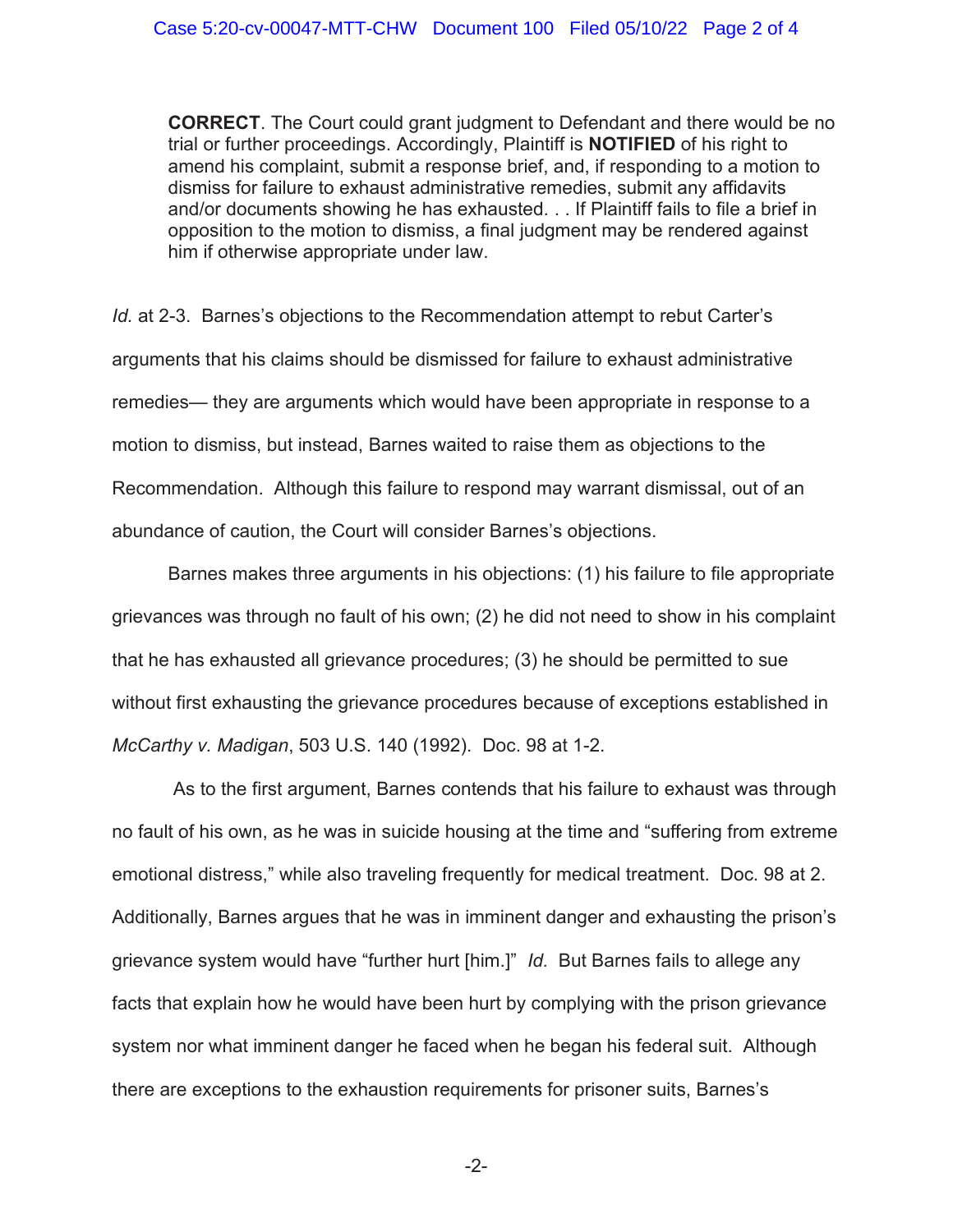### Case 5:20-cv-00047-MTT-CHW Document 100 Filed 05/10/22 Page 3 of 4

objections fail to establish such an exception. *See Ross v. Blake,* 578 U.S. 632, 643-44 (2016) (holding that an administrative remedy is not available when it operates as a simple dead end, is so opaque that it is practically unusable, or when prison administrators thwart inmates from using the administrative process). Absent such a rare exception, compliance with Georgia prison grievance policies includes requesting an out-of-time waiver for untimely grievances, and failure to do so requires dismissal of the offender's claims. *See Bryant v. Rich*, 530 F.3d 1368, 1378-79 (11th Cir. 2008); *Johnson v. Meadows*, 418 F.3d 1152, 1158-59 (11th Cir. 2005). Barnes's failure to exhaust his administrative remedies is not excused by his conclusory assertion of imminent danger, especially since Barnes has not previously argued that he is in imminent danger, despite several earlier opportunities to address the defendant's failure to exhaust arguments. $^2$ 

Second, Barnes argues that prisoners do not need to show that they have exhausted all grievance procedures in their complaint and that exhausted claims must move forward rather than being dismissed alongside unexhausted claims. Doc. 98 at 2 (citing *Jones v. Bock,* 549 U.S. 199 (2009)). But *Jones v. Bock* did not hold that unexhausted claims are not subject to dismissal. Although dismissing a complaint for failing to allege exhaustion is improper, dismissing claims for the prisoner's actual failure to exhaust is proper. *See generally Ross v. Blake*, 578 U.S. 632 (2016)

<sup>2</sup> Notably, Carter's motion to dismiss repeats many of the arguments raised in previous motions to dismiss filed by former defendants in this case. Docs. 43; 56; 65. Barnes did not argue that he was in imminent danger in response to the prior motions nor did he argue he was in imminent danger in response to the prior Recommendation which granted dismissal to other defendants on the same grounds. *See* Docs. 52; 53; 60; 70; 71; 80. In his responses to the two of the prior motions to dismiss (Docs. 56; 65), Barnes does contend that the removal of his eye is imminent, as treatment for ongoing medical issues from an attack by other inmates, but he does not argue that this is why he failed to exhaust his administrative remedies. Docs. 60 at 1; 70 at 1; 71 at 2. In fact, Barnes still maintained that he had exhausted his administrative remedies in those responses. Docs. 60 at 3; 70 at 2-3; 71 at 3.